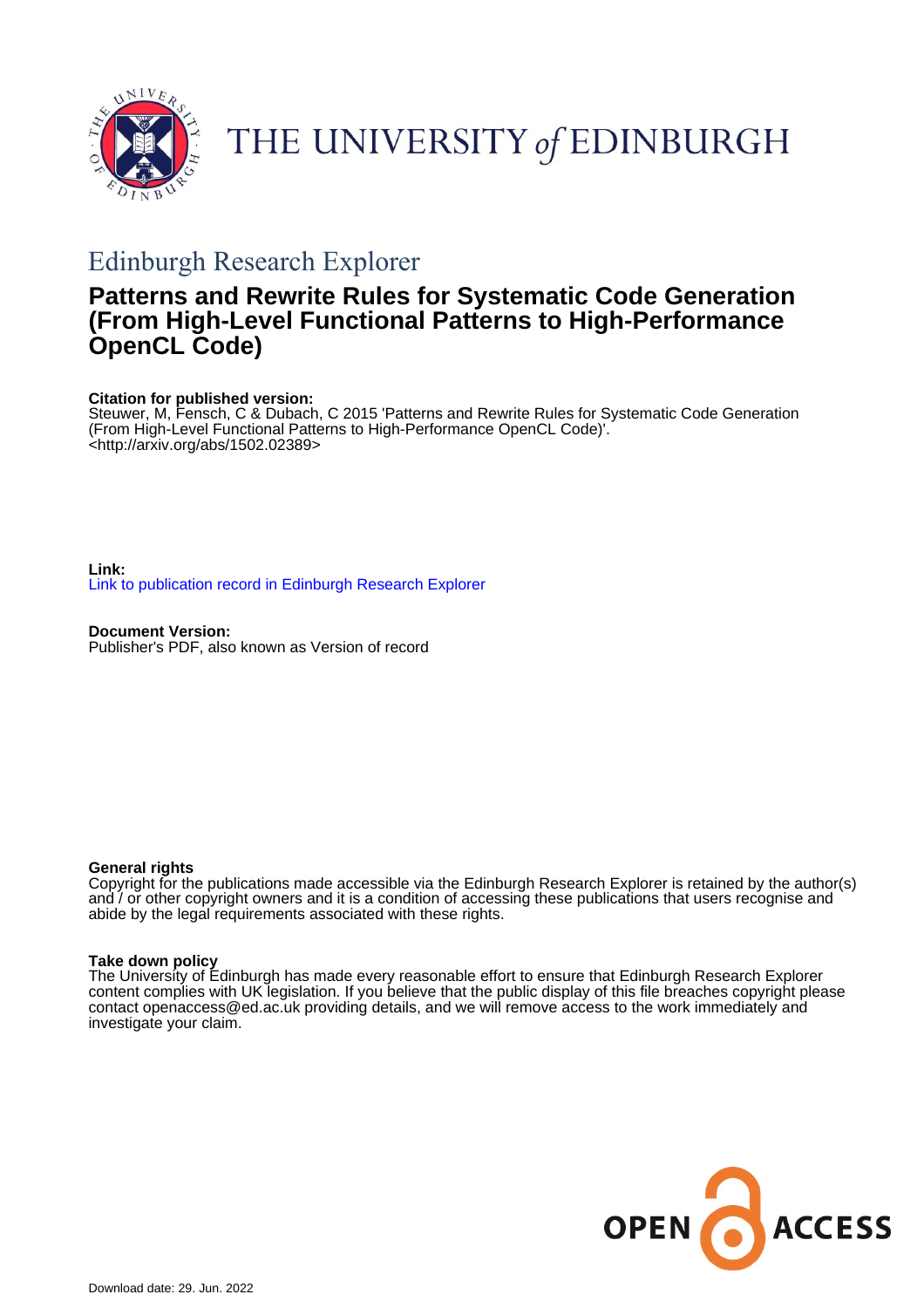## Patterns and Rewrite Rules for Systematic Code Generation

From High-Level Functional Patterns to High-Performance OpenCL Code

Michel Steuwer

The University of Edinburgh University of Muenster

michel.steuwer@ed.ac.uk

Christian Fensch

Heriot-Watt University c.fensch@ed.ac.uk

Christophe Dubach

The University of Edinburgh christophe.dubach@ed.ac.uk

#### Abstract

Computing systems have become increasingly complex with the emergence of heterogeneous hardware combining multicore CPUs and GPUs. These parallel systems exhibit tremendous computational power at the cost of increased programming effort. This results in a tension between achieving performance and code portability. Code is either tuned using device-specific optimizations to achieve maximum performance or is written in a high-level language to achieve portability at the expense of performance.

We propose a novel approach that offers high-level programming, code portability and high-performance. It is based on algorithmic pattern composition coupled with a powerful, yet simple, set of rewrite rules. This enables systematic transformation and optimization of a high-level program into a low-level hardware specific representation which leads to high performance code.

We test our design in practice by describing a subset of the OpenCL programming model with low-level patterns and by implementing a compiler which generates high performance OpenCL code. Our experiments show that we can systematically derive high-performance device-specific implementations from simple high-level algorithmic expressions. The performance of the generated OpenCL code is on par with highly tuned implementations for multicore CPUs and GPUs written by experts.

*Keywords* Algorithmic Patterns, Rewrite Rules, Performance Portability, GPU, OpenCL, Code Generation

#### 1. Introduction

Computing systems have become extremely complex and diversified implementing different forms of parallelism and memory hierarchies. Modern multicore CPUs and GPUs (Graphics Processing Units) are often used for general purpose computations. The drawback of such systems is the extreme difficulty of programming and extracting performance, requiring a deep understanding of the hardware. Software written and tuned for today's systems needs to be adapted frequently to keep pace with ever changing hardware.

Over the years, a wide range of languages, language extensions and frameworks have emerged for programming GPUs and other massively parallel devices. The two most common languages are CUDA and OpenCL, both directly exposing low-level hardware features. Directive based approaches such as OpenACC [\[33\]](#page-10-0) and OpenMP [\[25\]](#page-10-1), extensions to existing programming languages such as Cilk [\[3\]](#page-10-2) or libraries like Intel TBB [\[32\]](#page-10-3) have been proposed to reduce the complexity of developing code for multicore CPUs and

GPUs. While these latter approaches simplify the development of applications, they all lead to an explosion of specialized implementations where the same algorithmic concept is tuned differently for each device. As a result, *performance portability* remains elusive; code optimized for one device might only achieve a fraction of the performance on a different device.

Several high-level programming models have been proposed to address this issue. Petabricks [\[29\]](#page-10-4) allows the programmer to express different algorithm implementations and automatically picks the best one using auto-tuning. Higher-level dataflow programming language such as StreamIt [\[21\]](#page-10-5) or LiquidMetal [\[15\]](#page-10-6) have been designed with a similar goal in mind. Both languages use dedicated backend compiler for different hardware targets such as GPUs. Nvidia's NOVA [\[9\]](#page-10-7) language takes a more functional programming approach where algorithmic patterns such as *map* or *reduce* are expressed as primitives recognized by the backend compiler. While definitively a step in the right direction, all these approaches rely on ad-hoc techniques such as hard-coded device-specific implementations or heuristics. When hardware changes occur, the backend compiler has to be re-tuned or re-engineered.

The root of the problem lies in a gap in the system stack between high-level algorithmic concepts on the one hand and lowlevel hardware paradigms on the other hand. In this work we propose to bridge this gap by defining a set of rewrite rules which systematically translates high-level algorithmic concepts into lowlevel hardware paradigms, both expressed as functional patterns. The rewrite rules are used to systematically derive semantically equivalent low-level expressions from high-level algorithm expressions written by the programmer. Once derived, we can automatically generate high performance code based on these expressions. Our approach is similar in spirit to Spiral [\[30\]](#page-10-8), but relies on fine grain hardware patterns representing CPU and GPU hardware features. As a result, in our approach code generation becomes very simple since all optimization decisions are handled during the automatic rewriting process and no complex analysis is performed.

The power of our approach lies in the rewrite rules, written once by an expert system designer. These rules encode the different algorithmic choices and low-level hardware specific optimizations. The rewrite rules play the dual role of enabling the composition of algorithmic patterns and enabling the lowering of these patterns onto the low-level hardware paradigms. This results in a clear separation of concerns between high-level algorithmic patterns and low-level hardware paradigms. The rewrite rules define an implementation space that can be systematically searched to produce high performance code. We believe these principles pave the way to fully automated portable high performance code generation.

arXiv:1502.02389v1 [cs.DC] 9 Feb 2015 arXiv:1502.02389v1 [cs.DC] 9 Feb 2015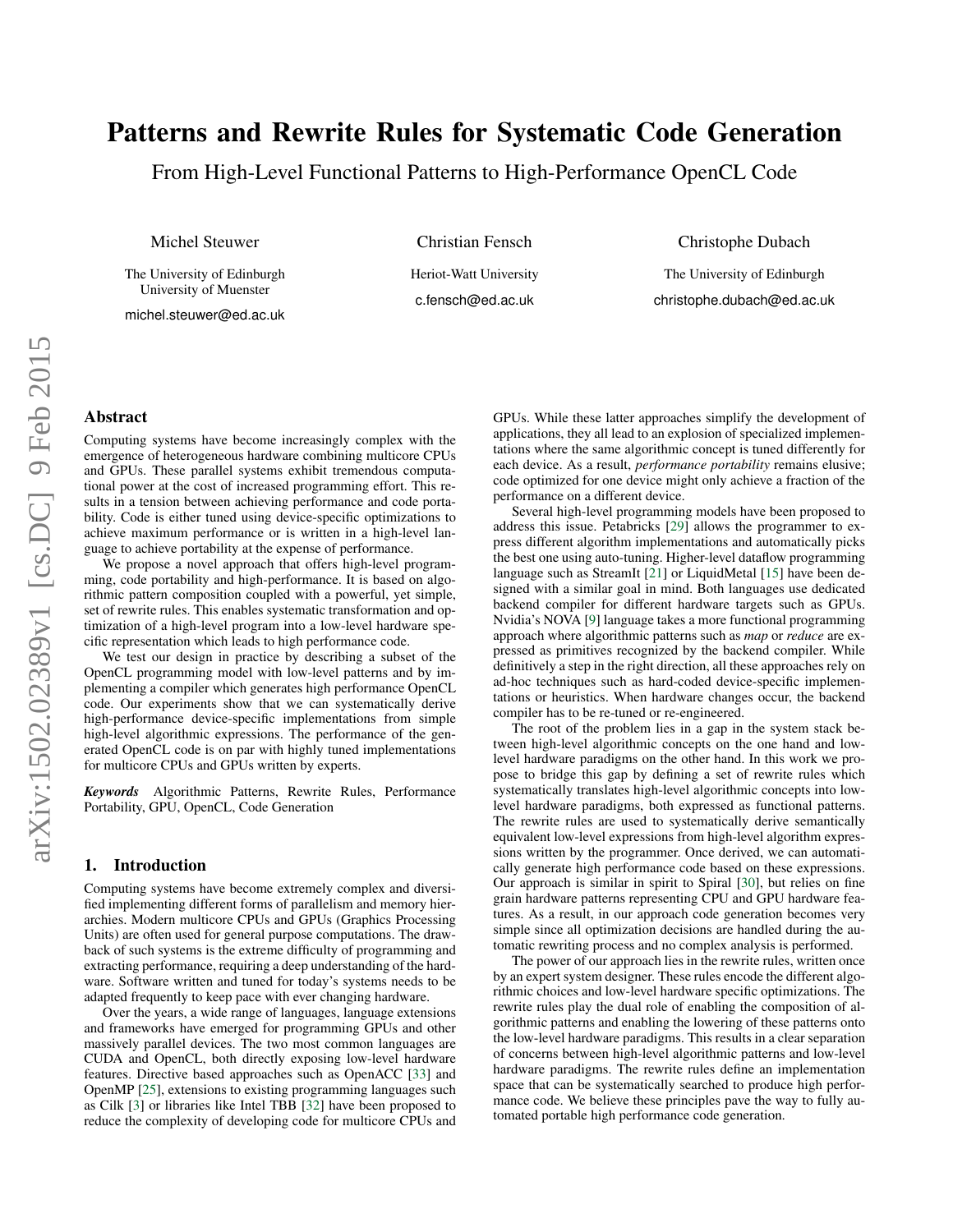<span id="page-2-1"></span>

Figure 1: Overview of our system. The programmer expresses the problem with high-level algorithmic patterns. These are systematically transformed into low-level OpenCL patterns using a rule rewriting system. OpenCL code is generated by mapping the lowlevel patterns directly to the OpenCL programming model representing hardware paradigms.

This paper demonstrates the practicality of our approach using OpenCL as our target hardware platform. We compare our approach with highly-tuned linear algebra functions extracted from the state-of-the-art libraries and with larger benchmarks such as BlackScholes. We express them as compositions of high-level algorithmic patterns which are systematically lowered to low-level OpenCL patterns from which OpenCL code is generated. The performance of our generated code is competitive with highly-tuned BLAS linear algebra libraries such as Nvidia GPU CUBLAS, AMD GPU clBLAS and Intel MKL on the CPU.

Our paper makes the following key contributions:

- design of high-level algorithmic patterns used by the programmer and low-level OpenCL patterns representing the OpenCL programming model;
- develop a powerful set of rewrite rules that systematically expresses algorithmic and optimization choices;
- achieve performance portability by systematically applying rewrite rules to derive device-specific implementations, leading to performance on par with the best hand-tuned versions.

The paper is structured as follows. Section [2](#page-2-0) provides a motivation. Sections [3](#page-3-0) and [4](#page-4-0) present our patterns and rewrite rules. Section [5](#page-6-0) and [6](#page-6-1) show our benchmarks and rules in action. Our experimental setup and performance results are shown in Sections [7](#page-8-0) and [8.](#page-8-1) Finally, Section [9](#page-9-0) discusses related work and Section [10](#page-10-9) concludes.

### <span id="page-2-0"></span>2. Motivation

The overview of our approach is presented in Figure [1.](#page-2-1) The programmer writes a *high-level expression* composed of *algorithmic patterns*. Using a rewrite rule system, we systematically lower this high-level expression into a *low-level expression* consisting of *OpenCL patterns*. In this rewrite stage algorithmic and optimization choices in the high-level expression can be explored. The generated low-level expression is then fed into our code generator that emits an *OpenCL program*. This program is finally compiled to machine code by the vendor provided OpenCL compiler.

We now illustrate the advantages of our approach using a simple vector scaling example shown in Figure [2.](#page-2-2) The user expresses the computation by writing a high-level expression using our *map* algorithmic pattern as shown in Figure [2a.](#page-2-2) This coding style is similar to functional and dataflow programming.

<span id="page-2-2"></span>



Figure 2: Pseudo-code representing vector scaling. The user simply maps the mul3 function over the elements of the input array [\(a\)](#page-2-2). This high-level expression is systematically transformed into a lowlevel expression  $(b)$  using rewrite rules. Finally, our code generator turns the low-level expression into an OpenCL program [\(c\)](#page-2-2).

Our technique first rewrites the user provided high-level expression into something closer to the OpenCL programming model. This is achieved by applying the rewrite rules presented later in Section [4.](#page-4-0) Figure [2b](#page-2-2) shows one possible derivation of the original high-level expression where the ◦ operator represents function composition, *i.e.*,  $f \circ g(x) = f(g(x))$ . Starting from the last line, we first split the input into chunks of 1024 elements. Each chunk is mapped onto a group of threads, called *workgroup*, with the *mapworkgroup* low-level pattern (line 2). Within a workgroup (lines 3– 5), we vectorize the elements (line 5), each mapped to a local thread inside a workgroup via the *map-local* low-level pattern (line 3). Each local thread now processes 4 elements, enclosed in a vector type. Finally, the *vectorize-4* pattern (line 4) implies that the user defined function mul3 is vectorized. The exact meaning of our patterns will be given later in Section [3.](#page-3-0)

The last step consists of traversing the low-level expression and generating OpenCL code for each low-level pattern encountered (Figure [2c\)](#page-2-2). The two map patterns generate the for loops (line 3–4 and 7–8) that iterate over the input array assigning work to the workgroups and local threads. The information of how many chunks each workgroup and thread processes comes from the corresponding *split*. In line 11 the vectorized version of the user defined mul3 function (defined in line 1) is finally applied to the input array.

To summarize, our approach is able to generate OpenCL code starting from a high-level representation of a program. This is achieved by systematically lowering the high-level expression into a low-level form suitable for code generation. The next two sections present our high-level and low-level patterns, the code generation mechanism and the rewrite rules in more details.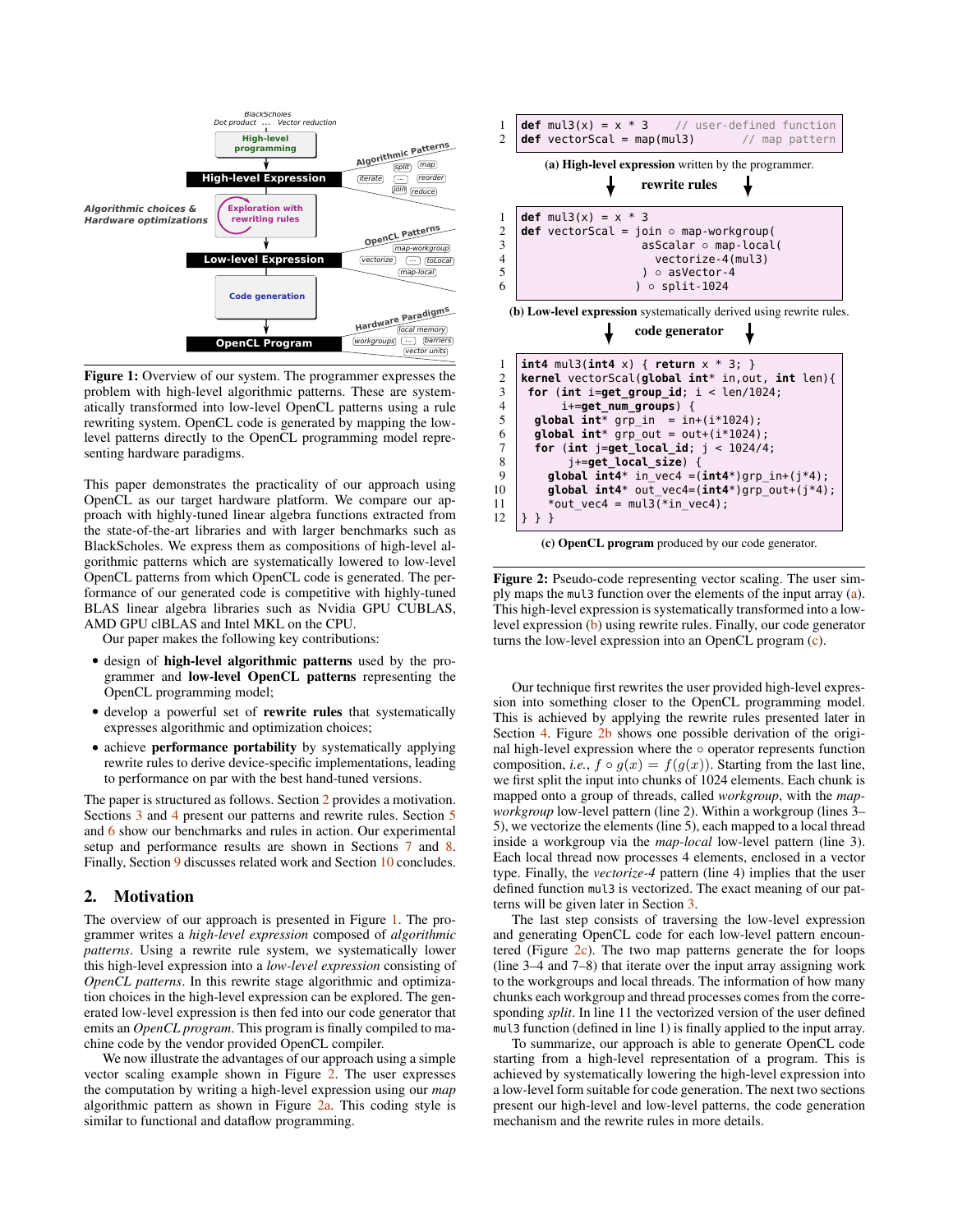<span id="page-3-1"></span>

| Pattern                                      | Type                                                    | <b>Description</b>                                                          |
|----------------------------------------------|---------------------------------------------------------|-----------------------------------------------------------------------------|
| map(f)                                       | $T[n] \rightarrow U[n], f : T \rightarrow U$            | Apply function $f$ to every element of the input array.                     |
| reduce(f, z)                                 | $T[ ] \to T[1], f: (T,T) \to T, z: T$                   | Apply the reduction function $f$ with initial value $z$ to the input array. |
| zip(a,b)                                     | $a: T[n], b: U[n] \rightarrow \langle T, U \rangle [n]$ | Zip two arrays into an array of pairs.                                      |
| split <sup>n</sup>                           | $T[m][\ ]^* \to T[m/n][n][\ ]^*$                        | Splits the outer most dimension of an array in chunks of size n.            |
| join                                         | $T[m][n][\ ]^* \to T[m*n][\ ]^*$                        | Joins the two outer most dimensions of an array.                            |
| <i>iterate</i> <sup><math>n</math></sup> (f) | $T[\ ] \rightarrow T[\ ], f : T[\ ] \rightarrow T[\ ]$  | Iterate the function $f$ over the input $n$ times.                          |
| reorder                                      | $T[n] \to T[n]$                                         | Reorder the element of the input array.                                     |

**Table 1:** High-level algorithmic patterns used by the programmer.  $T \rightarrow U$  means the function input type is T and output type U. We write  $T[n]$  for an array of type T with size n and  $[ ]^*$  denotes an arbitrary number of dimensions in an array.

<span id="page-3-2"></span>

| <b>Pattern</b>              | Type                                                   | <b>Description</b>                                                                       |
|-----------------------------|--------------------------------------------------------|------------------------------------------------------------------------------------------|
|                             | $map\text{-}workgroup(f)$ identical to $map(f)$        | Each <b>workgroup</b> applies function $f$ on a different element of the input array.    |
| $map-local(f)$              | identical to $map(f)$                                  | Each <b>local thread</b> applies function $f$ on a different element of the input array. |
| $map\text{-}global(f)$      | identical to $map(f)$                                  | Each global thread applies function $f$ on a different element of the input array.       |
| $map-seq(f)$                | identical to $map(f)$                                  | Apply function $f$ to every element of the input array sequentially.                     |
| $reduce-seq(f,z)$           | identical to <i>reduce</i> ( $f(z)$ )                  | Apply reduction function $f$ with initial value $z$ to the input sequentially.           |
| reorder-stride <sup>s</sup> | identical to <i>reorder</i>                            | Access input array with a stride s to maintain <b>memory coalescing</b> .                |
| toLocal(f)                  | $T[\ ] \rightarrow U[\ ], f : T[\ ] \rightarrow U[\ ]$ | Change the storage location for the results of function $f$ to <b>local memory</b> .     |
| to Global(f)                | $T[\ ] \rightarrow U[\ ], f : T[\ ] \rightarrow U[\ ]$ | Change the storage location for the results of function $f$ to global memory.            |
| asVector <sup>n</sup>       | $T[\ ]^*[m] \rightarrow Tn[\ ]^*[m/n]$                 | Turns the elements of an array into vector type.                                         |
| <i>asScalar</i>             | $T_{n}$ [ *[m] $\rightarrow T$ [ *[m * n]              | Turns the elements of an array into scalar type.                                         |
| $\text{vect}^n(f)$          | $T[n] \rightarrow U[n], f : T \rightarrow U$           | <b>Vectorize</b> the function $f$ by a factor $n$ .                                      |

Table 2: Low-level OpenCL patterns used for code generation. The hardware paradigm used is highlighted in bold in the description.

#### <span id="page-3-0"></span>3. Patterns Design and Implementation

One of the key ideas of this paper is to expose algorithmic choices and hardware-specific program optimizations as patterns that can be systematically derived using a rule rewriting system (discussed later in in Section [4\)](#page-4-0). The high-level algorithmic patterns are designed to be used by the programmer directly. The low-level hardware patterns represent hardware specific concepts expressed by a low-level programming model such as OpenCL, the target chosen for this paper. Following the same approach, a different set of lowlevel hardware patterns could be designed to target other low-level programming models such as Pthreads or MPI.

This section discusses the design of our patterns and how we generate OpenCL code for them. We define our patterns as functions which are implicitly applied to exactly one input array and produces one output array. To simplify our implementation we decided to encode all types as arrays with primitives represented with arrays of length 1. The only exceptions are the user-provided functions such as the mul3 function in Figure [2a](#page-2-2) that operates on a primitive type.

#### 3.1 Algorithmic Patterns

Table [1](#page-3-1) presents our high-level algorithmic patterns. These patterns are not tied to any specific hardware feature and are used to define the program at the algorithmic level by the programmer.

*Map* The *map* pattern is well known in functional programming and applies a given function  $f$  to all elements of its input array.

*Reduce* The *reduce* pattern (a.k.a. fold or accumulate) uses a given binary function  $f$  to combine all elements of the input array. We require the function  $f$  to be associative and commutative which allows for an efficient parallel implementation.

*Zip and Split/Join* These patterns transform the shape of the data and we store this information, *i.e.*, number of dimensions and size of each dimension, in the type system. The *zip* pattern fuses two arrays into an array of pairs. The *split* pattern, which is most often combined with a *join*, partitions an array into chunks of specific size resulting in an extra dimension. The corresponding *join* pattern does the opposite; it reassembles arrays of arrays by merging dimensions. These two patterns used together are similar to the split-join concept from data flow languages such as StreamIt [\[39\]](#page-10-10).

*Iterate* The *iterate* pattern corresponds to the mathematical definition of iteratively applying a function. It is defined as:  $f^0 = id$ and  $f^{n+1} = f^n \circ f$ . In terms of implementation, our code generator emits a for-loop to perform the iteration, and two pointers for input and output. After each iteration, we swap the pointers, so that the output of the last iteration becomes the input for the next one.

*Reorder* The *reorder* pattern is used to specify that the ordering of the elements of an array does not matter. This allows our system to reorder arbitrarily the elements of an array and might enable optimizations, as we will see later.

#### 3.2 OpenCL-specific Patterns

It is well known, that programming parallel hardware such as manycore CPUs and GPUs is quite complex. In order to achieve the highest performance, programmers often use a set of rules of thumb to drive the optimization of their application for the specific devices. In fact each hardware vendor provides optimization guides [\[1,](#page-10-11) [27\]](#page-10-12) that extensively cover hardware particularities and how to optimize code for them.

In this paper we focus on the OpenCL programming model, which is a popular low-level programming model used to program manycore CPUs and GPUs. Programming these devices consists of writing a compute *kernel* in OpenCL C that executes on the device and writing the host code that orchestrates data movement, allocates memory and manages the execution on the device.

We encode the OpenCL programming model by formalizing hardware paradigms expressed as patterns. Table [2](#page-3-2) gives an overview of the OpenCL-specific patterns we have identified.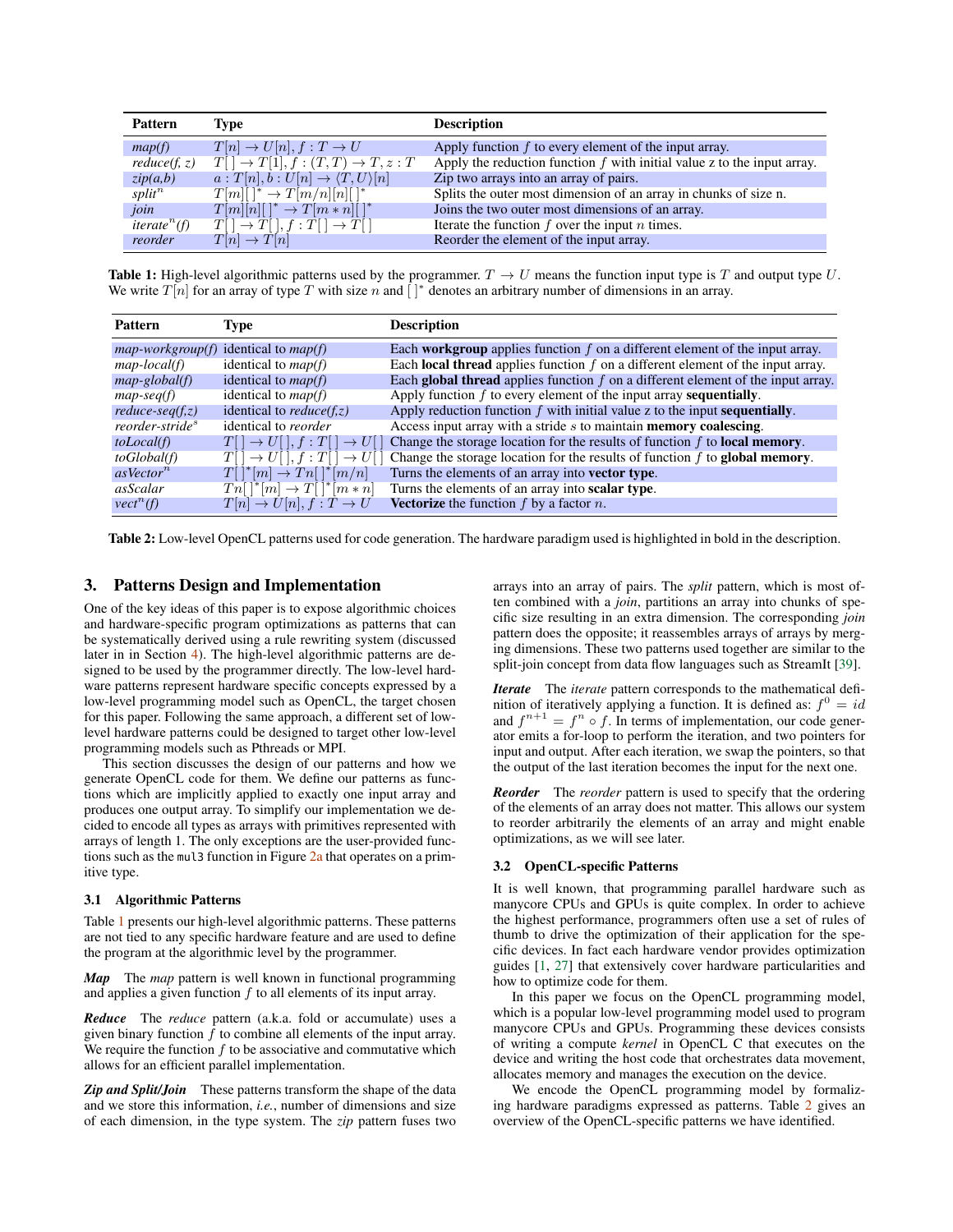*Parallel Maps* The different *map* patterns represent possible ways of mapping computations to the hardware and exploit parallelism in OpenCL. The *map-workgroup(f)* pattern assigns work to a group of threads, called *workgroup* in OpenCL, by letting every workgroup apply the function  $f$  on a different element of the input array. Similarly, the *map-local(f)* pattern assigns work to a local thread inside a workgroup. As workgroups are optional in OpenCL the *map-global(f)* pattern assigns work to a global thread, *i.e.*, a thread not organized in a workgroup. This allows us to map computations in different ways to the thread hierarchy of OpenCL.

The code generation for all these map patterns is similar, we describe it using *map-workgroup(f)* as an example. A loop is generated, where the iteration variable is determined by the *workgroupid*, which is provided by OpenCL. Inside of the loop, a pointer is generated to partition the input array, so that every workgroup processes a different chunk of data. We use this pointer as the input for the function  $f$  being bound to the map. Similarly, we generate and use a pointer for the output. After emitting the code for the loop, we continue with the body of the loop by generating the code for the function  $f$ . When the generation of the body is finished, an appropriate synchronization mechanism for the given map pattern is added. For instance after a *map-local* we add a barrier synchronization to synchronize the threads inside of the workgroup.

*Sequential Map and Reduce* The *map-seq(f)* and *reduce-seq(f, z)* patterns perform a sequential map and reduction, respectively, within a single thread. In both cases the generated code consists of a simple for loop iterating over the array and calling the function  $f$ . In case of the reduction an accumulation variable is initialized with  $z$ . The variable is then passed to the function  $f$  in each iteration and the computed result is stored in the accumulation variable and finally written to the output of the reduction.

*Reorder-stride* Using this pattern the elements of an array are reordered with a stride s. In effect, this generates an access to an array such that  $out[i] = in[i/n + s \cdot (i \mod n)]$ , where  $n \cdot s$  is the size of the array. This hardware pattern ensures that after splitting the workload, consecutive threads access consecutive memory elements (known as a *coalesce memory access*) which is beneficial on modern GPUs as it maximizes the memory bandwidth.

Our implementation of this pattern does not produce code directly, but generates instead an index function, which is used when accessing the array the next time. While not discussed here, our design allows us to support user-defined index functions as well.

*Local/Global* The *toLocal(f)* and *toGlobal(f)* patterns are used to determine where the result of function  $f$  should be stored. OpenCL defines two distinct address spaces: global and local. Global memory is the commonly used large but slow memory. On GPUs, the small local memory has a high bandwidth with low latency and is used to store frequently accessed data. With these two patterns, we can in effect exploit the memory hierarchy defined in OpenCL. These patterns act similarly to a typecast and are in fact implemented as such so that no code is emitted directly.

In our design, every function reads its input and writes its output using pointers provided by the callee function. As a result, we can simply force a store to local memory by wrapping any function with our *toLocal* pattern. In the code generator, this will simply change the output pointer of function  $f$  to an area in local memory.

*Vectorize and asVector/asScalar* The OpenCL programming model supports vectorization with special data types such as int4 where any operations on this type will be executed in the hardware vector units. In the absence of vector units in the hardware, the OpenCL compiler scalarizes the code automatically.

The *asVector* and *asScalar* patterns change the data type into vector elements and scalar elements respectively. For instance, in OpenCL an array of int is transformed into an array of int4 as seen in the motivation example (Figure [2\)](#page-2-2). The  $\text{vec}^n(f)$  pattern vectorizes a function by simply converting all the operations in  $f$  that apply to vector types into vectorized operations. Our current implementation can only vectorize functions containing simple arithmetic operations such as  $+$  or  $-$ . In case of more complex functions, we rely on external tools [\[24\]](#page-10-13) for vectorizing the operations.

### <span id="page-4-0"></span>4. Rewrite Rules

This section introduces our set of rewrite rules that transform highlevel expressions written using our algorithmic patterns into semantically equivalent expressions. One goal of our approach is to keep each rule as simple as possible and only express one fundamental concept at a time. For instance the vectorization rule, as we will see, is the only place where we express the vectorization concept. This is different from most prior approaches that would produce a special vectorized version of different algorithmic patterns such as map or reduce. The superiority of our approach lies in the power of composition; many rules can be applied successively to produce expressions that compose hardware concepts or optimizations and that are provably correct by construction.

Similarly to our patterns, we distinguish between algorithmic and lowering rules. Algorithmic rules produces derivations that represent the different algorithmic choices and are shown in Figure [3.](#page-5-0) Figure [4](#page-5-1) shows our OpenCL-specific rules which map expressions to OpenCL patterns. Once the expression is in its lowest form, it is possible to produce OpenCL code for each single pattern easily with our code generator as described in the previous section.

#### 4.1 Algorithmic Rules

*Iterate decomposition* The rule in Figure [3a](#page-5-0) expresses the fact an iteration can be decomposed into several iterations.

*Reorder commutativity* Figure [3b](#page-5-0) shows a rule stating that if the data can be reordered arbitrarily it does not matter if we apply a function  $f$  to each element before or after the reordering.

**Split-join** The split-join rule in Figure [3c](#page-5-0) partitions a map into two maps. This allows us to nest map patterns in each other and, thus, *map* the computation to the thread hierarchy of the OpenCL programming model such as *map-workgroup(map-local(f))* as seen in our motivation example (Figure [2\)](#page-2-2).

*Reduction* The reduction (and associated partial reduction) in Figure [3d](#page-5-0) is currently our most complex rule but also the most powerful one. It expresses the reduction function as a composition of other primitive functions, which is a fundamental aspect of our work. From the algorithmic point of view we first define a partial reduction pattern *part-red*. This partial reduction reduces an array of *n* elements to an array of *m* elements where  $1 \leq m < n$ . The reduction can be derived in a partial reduction combined with a full reduction which ensures we end up with one unique element.

*Partial Reduction* The first possible derivation for partial reduc-tion, in Figure [3d,](#page-5-0) leads to the full reduction which means  $m = 1$ . The next possible derivation expresses the fact that it is possible to reorder the elements to be reduced, expressing the commutativity property of our definition of reduction. The third derivation is actually the only place where parallelism is expressed in the definition of our reduction pattern. This rule expressed the fact that it is valid to partition the input elements first and then reduce them independently. Finally, the last possible derivation expresses the notion that it is possible to perform a partial reduction with an iterative process by repetitively applying the same partial reduction function. This concept is very important when considering how the reduction function is typically implemented on a GPU (iteratively reducing within a workgroup using the local memory).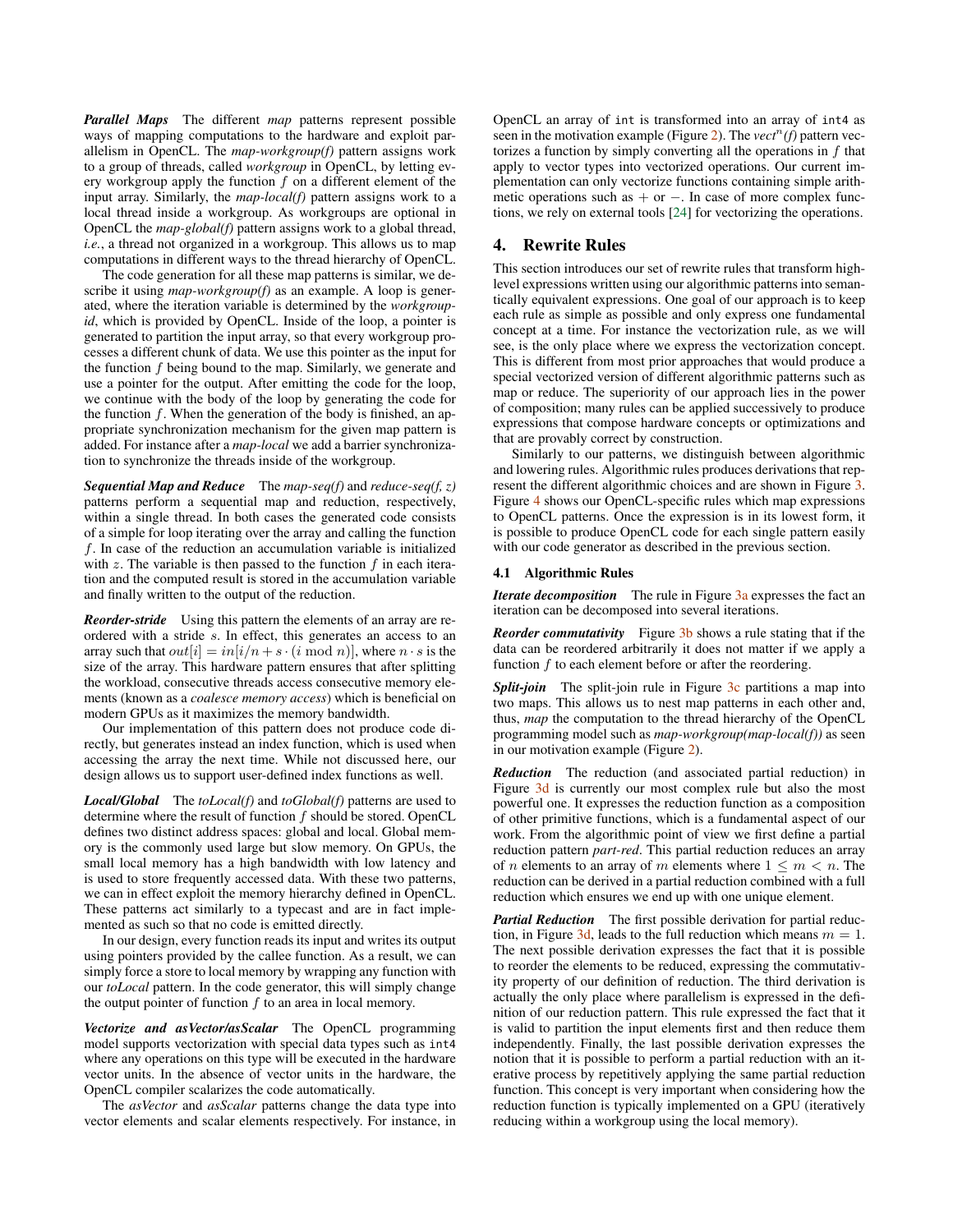<span id="page-5-0"></span>

| <i>iterate</i> <sup><math>m+n</math></sup> (f) $\rightarrow$ <i>iterate</i> <sup><math>m</math></sup> (f) $\circ$ <i>iterate</i> <sup><math>n</math></sup> (f)                                                                                                                               |  |  |  |
|----------------------------------------------------------------------------------------------------------------------------------------------------------------------------------------------------------------------------------------------------------------------------------------------|--|--|--|
| (a) Iterate decomposition                                                                                                                                                                                                                                                                    |  |  |  |
| $map(f) \circ reorder \rightarrow reorder \circ map(f)$<br>reorder $\circ$ map(f) $\rightarrow$ map(f) $\circ$ reorder                                                                                                                                                                       |  |  |  |
| (b) Reorder commutativity                                                                                                                                                                                                                                                                    |  |  |  |
| $map(f) \rightarrow join \circ map(map(f)) \circ split^{n}$                                                                                                                                                                                                                                  |  |  |  |
| $(c)$ Split-join                                                                                                                                                                                                                                                                             |  |  |  |
| $reduce(f,z) \rightarrow reduce(f,z) \circ part-red(f,z)$<br>$part-red(f,z)$ $\rightarrow$ $reduce(f,z)$<br>$\int$ part-red(f,z) $\circ$ reorder<br><b>join</b> $\circ$ map(part-red(f,z)) $\circ$ split <sup>n</sup><br><b><i>iterate<sup>n</sup></i></b> ( <i>part-red</i> ( <i>f,z</i> )) |  |  |  |
| (d) Reduction                                                                                                                                                                                                                                                                                |  |  |  |
| split <sup>n</sup> o join <sup>n</sup>   join <sup>n</sup> o split <sup>n</sup><br>$\rightarrow$ id<br>$asVectorn \circ asScalarn$   asScalar <sup>n</sup> $\circ$ asVector <sup>n</sup> $\rightarrow$ id                                                                                    |  |  |  |
| (e) Simplification rules                                                                                                                                                                                                                                                                     |  |  |  |
| $\rightarrow$ map(f $\circ$ g)<br>$map(f) \circ map(g)$<br>reduce-seq(f,z) $\circ$ map-seq(g)<br><b>reduce-seq</b> ( $\lambda$ acc, $x : f(acc, g(x)), z)$                                                                                                                                   |  |  |  |
| (f) Fusion rules                                                                                                                                                                                                                                                                             |  |  |  |

Figure 3: Algorithmic rules. Bold patterns are known to the code generator.

**Simplification Rules** Figure [3e](#page-5-0) shows our simplification rules. They express the fact that consecutive *split*-*join* pairs and *asVectorasScalar* pairs are equivalent to the identity function *id*.

*Fusion Rules* Finally, our fusion rules are shown in Figure [3f.](#page-5-0) The first rule fuses the functions applied by two consecutive maps. The second rule fuses the map-reduce pattern by creating a lambda function that is the results of merging function  $f$  and  $g$  from the original reduction and map respectively. This rule only applies to the sequential version since this is the only implementation not requiring the associativity property required by the more generic *reduce* pattern. When generating code, these rules in effect allow us to fuse the implementation of the different functions and avoid having to store temporary results. More generic rules for fusion have been studies by the functional programming community [\[10,](#page-10-14) [23\]](#page-10-15). However, as we currently focus on a restricted set of patterns our simpler fusion rules have, so far, proven to be sufficient.

#### 4.2 OpenCL-Specific Rules

Figure [4](#page-5-1) shows our OpenCL-specific rules that are used to apply OpenCL optimizations and to lower high-level concepts down to OpenCL-specific ones. Patterns that are known to the code generator are shown in bold in both Figure [3](#page-5-0) and [4.](#page-5-1)

*Maps* The rule in Figure [4a](#page-5-1) is used to produce OpenCL-specific map implementations that match the thread hierarchy of the OpenCL programming model. Our implementation maintains context information to ensure the thread hierarchy is respected. For instance, it is only legal to nest a *map-local* inside a *map-workgroup*.

*Reduction* There is only one lowering rule for reduction (Figure [4b\)](#page-5-1), which expresses the fact that the only OpenCL implementation known to the code generator is a sequential reduction. Possible parallel implementations of the reduction pattern are defined at a higher level by composition of other algorithmic patterns. To the

<span id="page-5-1"></span>

Figure 4: OpenCL-specific rules. Bold patterns are known to the code generator.

best of our knowledge, all other existing high performance compilers treat the reduction directly as an irreducible primitive operation. The power of our approach is that the code generator implementation only needs to know about the simple sequential reduction. As a result, it is possible to explore different implementation for the reduction by simply applying different rules.

*Reorder* Figure [4c](#page-5-1) presents the rule that reorders elements of an array. In our current implementation, we support two types of reordering: no reordering, represented by the *id* identify function, and *reorder-stride* which reorders elements with a certain stride s. As described earlier, the major use case for the stride reorder is to enable coalesced memory accesses.

*Local/Global* Figure [4d](#page-5-1) shows two rules that enable GPU local memory usage. They express the fact that the result of a *map-local* can always be stored in local memory or back in global memory. This holds since a *map-local* always exists within a *map-workgroup* for which the local memory is defined. These rules allow us to determine how the data is mapped to the GPU memory hierarchy.

*Vectorization* Finally, Figure [4e](#page-5-1) shows the vectorization rule. Vectorization is achieved by using the *asVector* and corresponding *asScalar* which changes the element type of an array and adjust the length accordingly. This rule is only allowed to be applied once to a given *map(f)* pattern. This constrain can easily be checked by looking at the function's type; if it is a vector type, the rule cannot be applied. Another set of rules, not shown here for space reason, are used to propagate the  $vect<sup>n</sup>$  function recursively within f.

#### 4.3 Summary

The power of our approach lies in the composition of our rules that produce complex low-level expressions from simple high-level expressions. Looking back at our motivation example in Figure [2,](#page-2-2) we see how a simple algorithmic pattern such as *map* can effectively be derived into a low-level expression by applying the rules. This expression matches various hardware concepts expressible with the OpenCL programming model such as mapping computation and data to the GPU thread and memory hierarchy and vectorization. Each single rule encodes a simple, easy to understand, provable fact. By composition of the rules we systematically derive low-level expressions which are semantically equivalent to the high-level expressions by construction. This results in a powerful mechanism to safely explore the space of possible implementations.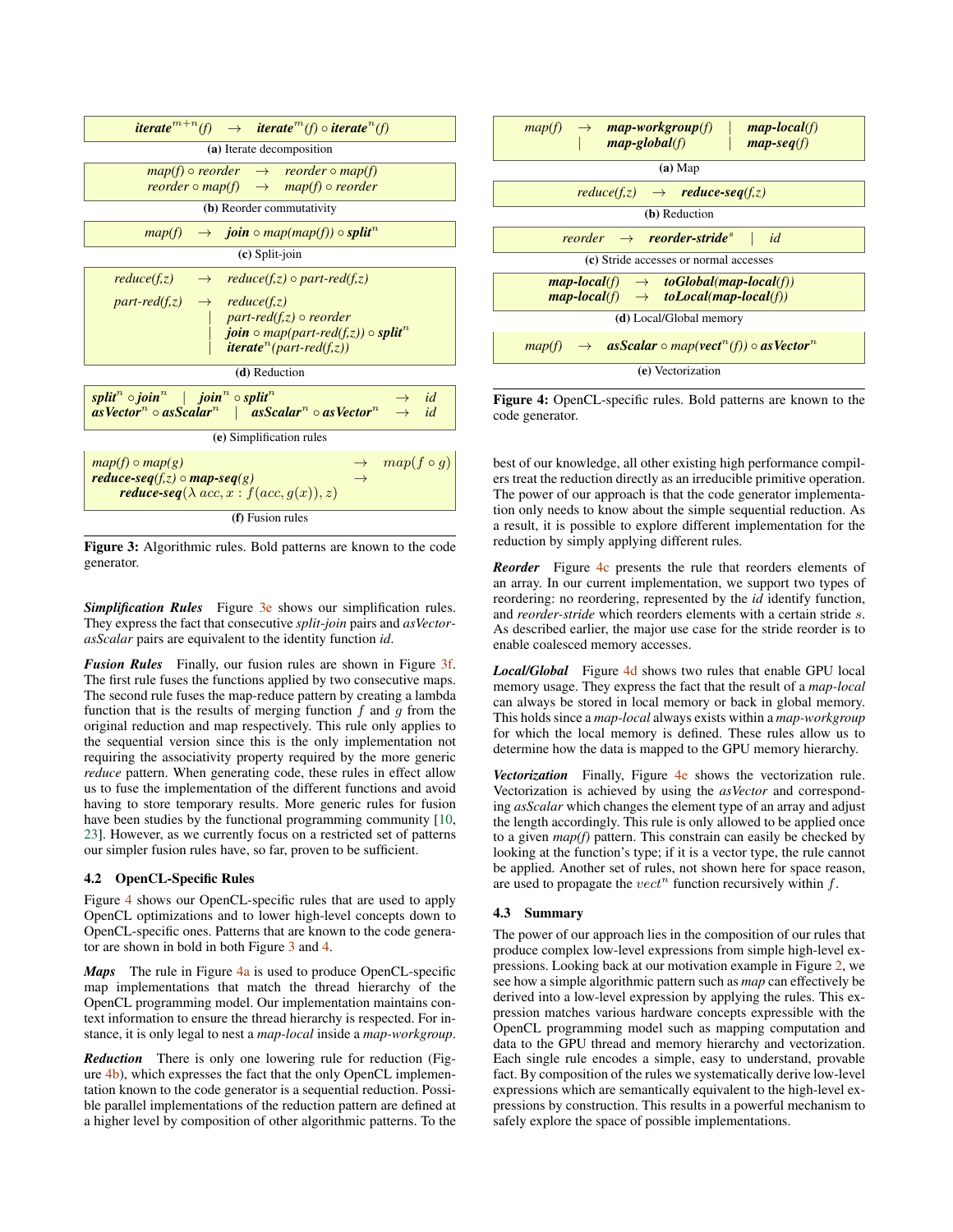```
1 def add(x, y) = x + y2 def mult(x, y) = x * y<br>3 def abs(x) = \mathbf{if} (x
3 \mid \text{def abs}(x) = \text{if} \quad (x < 0) \quad \text{-}x \text{ else } x\frac{4}{5}def scal(a, \vec{x}) = map(mult(a), \vec{x})
6 def asum(\vec{x}) = reduce(add, 0) ⊙map(abs, \vec{x})<br>7 def dot(\vec{x}, \vec{u}) = reduce(add, 0) ⊙map(mult) ⊙
7 def dot(\vec{x}, \vec{y}) = reduce(add, 0) ∘map(mult) ∘ zip(\vec{x}, \vec{y}) 8 def gemy(A \times \vec{x} \vec{y} a b) =
      def gemv(A, \vec{x}, \vec{y}, a, b) =
9 \vec{z} = map(scal(a) \circ dot(\vec{x}), A)
10 map(add) \circ zip( \vec{z}, scal(b, \vec{y}) )
```
Figure 5: Linear algebra kernels from the BLAS library expressed using our high-level algorithmic patterns.

## <span id="page-6-0"></span>5. Benchmarks

We now discuss how applications from linear algebra, mathematical finance and physics can be represented as expressions composed of our high-level algorithmic patterns. We use the following conventions to simplify the syntax: non-capitalized letters (*e.g.*,x) denote scalar variables, letters with an arrow on top  $(e.g., \vec{x})$  denote 1D vectors, and capitalized letters (*e.g.*, A) denote 2D matrices.

#### 5.1 Linear Algebra Kernels

We choose linear algebra kernels as our first set of benchmarks, because they are well known, easy to understand, and used as building blocks in many other applications. Figure [5](#page-6-2) shows how we express vector scaling (line 5), sum of absolute values (line 6), dot product of two vectors (line 7) and matrix vector multiplication (line 8– 10) using our high-level patterns. While the first three benchmarks perform computations on vectors, matrix vector multiplication was chosen to illustrate a computation using a 2D data structures.

For scaling (line 5), the *map* pattern applies a function to each element which multiplies it with a constant. This function is expressed by partially applying the mult function, *i.e.*, binding a to the first argument of mult. The sum of absolute values (line 6) and the dot product (line 7) applications both produce scalar results by performing a summation, which we express using the *reduce* pattern combined with the addition. For dot product, a pair-wise multiplication of its two input vectors is performed before applying the reduction. This is expressed using the *zip* and *map* patterns.

Line 8–10 shows the implementation of matrix vector multiplication as defined by the BLAS library:  $\vec{y} = \alpha A\vec{x} + \beta \vec{y}$ . To multiply matrix  $A$  with vector  $\vec{x}$ , the *map* pattern maps the computation of the dot-product with the input vector  $\vec{x}$  to each row of the matrix  $\vec{A}$  (line 9). Notice how we are reusing the high-level expressions for dot-product and scaling as building blocks for the more complex matrix-vector multiplication. This shows the power of our system: expressions describing algorithmic concepts can be reused, without committing to a particular low-level implementation; The dot-product from gemv (line 9) might be implemented in a totally different way from the stand-alone dot-product kernel (line 7).

#### 5.2 Mathematical Finance Application

The BlackScholes application uses a Monte-Carlo method for option pricing and computes for each stock price s a pair of call and put options  $\{c, p\}$ . Figure [6](#page-6-3) shows the BlackScholes implementation, where the function defined in line 1 computes the call and put option for a single stock price s. Two intermediate results d1 and d2 are computed and used to compute the call and put options which are returned as a single pair. The compD1, compD2, compCall and compPut functions are not shown here since they only contain purely sequential code implementing the BlackScholes model. This BSComputation function is applied to all stock prices, stored in a vector  $\vec{s}$ , using the *map* pattern in line 4.

```
1 def BSComputation(s) = 2 \text{ d1} = \text{compD1(s)}; d2 =
\begin{array}{c|c} 2 & d1 = \text{compD1}(s); d2 = \text{compD2}(d1,s) \\ 3 & \text{return } \{ \text{ compCall}(d1.d2.s), \text{ compP1}(s) \} \end{array}
```
3 **return** { compCall(d1,d2,s), compPut(d1,d2,s) }

```
4 def blackScholes(\vec{s}) = map(BSComputation, \vec{s})
```
Figure 6: BlackScholes mathematical finance application expressed using our high-level algorithmic patterns.

```
1 def updateF(f, nId, p, \vec{p}, t) =<br>2 n = \vec{p}InIdl: d = calculateDi
       n = p[nId]; d = calculateDistrance(p, n)
3 if (d < t) f += calculateForce(d)
       4 return f
5 def md(\vec{p}, N, t) = map(
6 \lambda p, \vec{n}: reduce(\lambda f, nId: updateF(f, nId, p, \vec{p}, t), 0, \vec{n})
7 ) \circ zip(\vec{p}, N)
```
Figure 7: Molecular dynamics physics application expressed using our high-level algorithmic patterns.

#### 5.3 Physics Application

Another application we consider is the the molecular dynamics (MD) application from the SHOC [\[12\]](#page-10-16) benchmark suite. It calculates the sum of all forces acting on a particle from its neighbors. Figure [7](#page-6-4) shows the implementation using our high-level patterns.

The function updateF is defined in line 1 and updates the force f of particle p by computing and adding the local force between a single particle and one of its neighbors. updateF takes an index of a neighbor nId, the vector storing all particles  $\vec{p}$ , and a threshold t as additional parameters. Using nId and  $\vec{p}$  the neighboring particle is accessed in line 2 and the distance between the neighboring particle and the particle p ist computed. If the distance is below the given threshold t the local force between the two particles is calculated based on the distance and added to the overall force f (line 3) which is finally returned in line 4. Otherwise the particle is ignored in the summation.

For computing the force for all particles  $\vec{p}$ , we use the *zip* pattern (line 7) to build a vector of pairs. Each pair combines a single particle with the indices of all of its neighboring particles. The function which is applied to each pair by the *map* pattern (line 5) is expressed as an lambda expression (line 6). Computing the resulting force exerted by all the neighbors on one particle is done by applying the *reduce* pattern on vector  $\vec{n}$  which stores the indices of the neighboring particles. We use the previously defined function updateF inside the reduction to compute the force each particle with index nId add to the overall force on p. At this point we fix all but the first two arguments as the other arguments remain constant for particle p. The usage of lambda expressions in our system allows for easy binding of additional information as arguments to functions. This application example should give some evidence that our patterns are flexible enough to implement real world applications.

#### <span id="page-6-1"></span>6. Deriving Specialized Implementations

This section shows how our rules can be applied to derive different implementations starting from the same high-level expression. We illustrate this process using the *asum* benchmark from the previous section as a simple example. The computation can easily be expressed using two of our high-level algorithmic patterns, as shown in Figure  $8(1)$  $8(1)$ . The *abs* function is applied to every element of the input vector  $\vec{x}$  and then the intermediate result is summed up using the *reduce* pattern which is customized with the addition operator.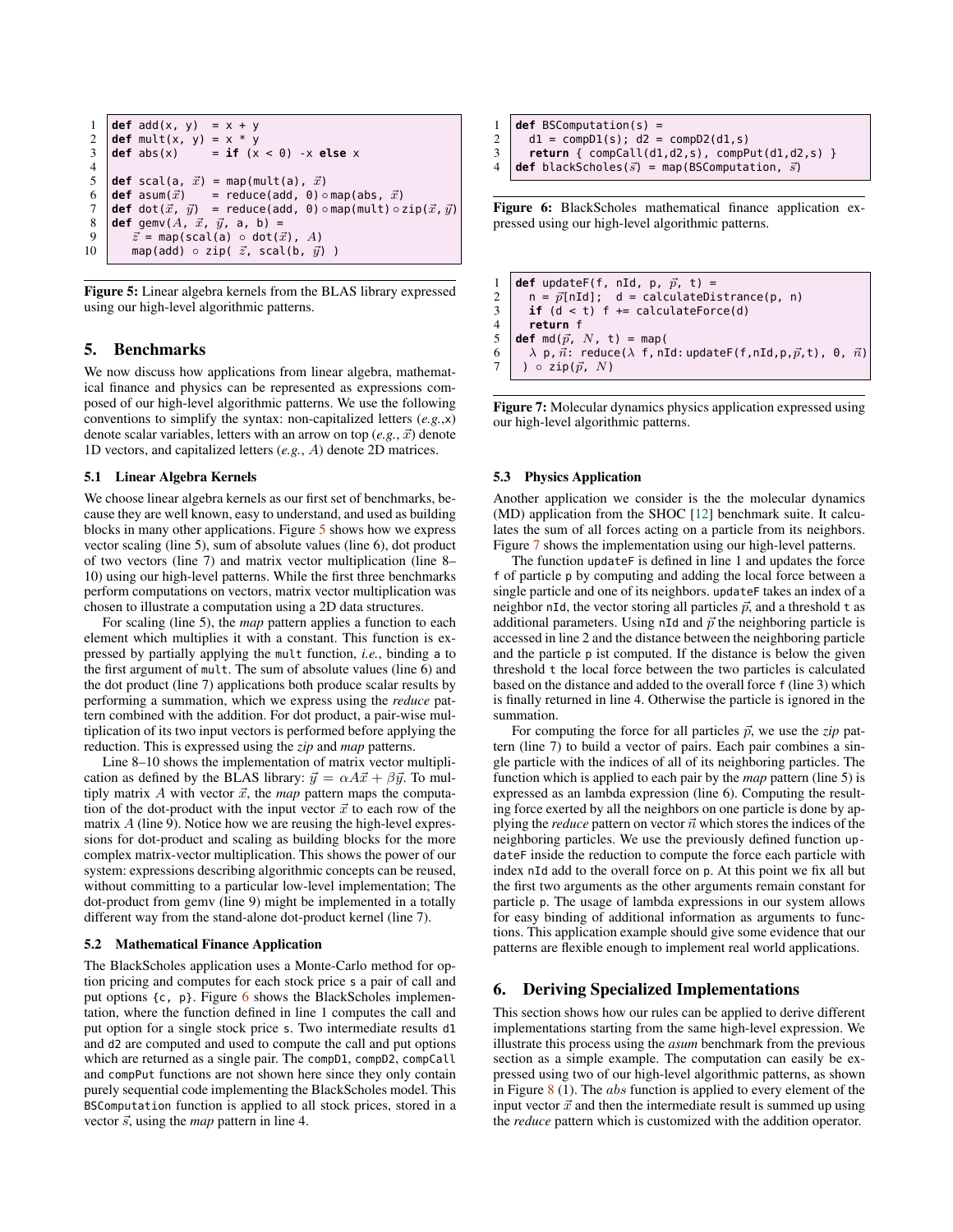<span id="page-7-0"></span> $asum(\vec{x}) = reduce(+, 0) \circ map(abs, \vec{x})$  (1)  $\stackrel{3d}{=}$  $\stackrel{3d}{=}$  $\stackrel{3d}{=}$  *reduce*(+, 0) ◦ *join* ◦ *map*(*part-red*(+, 0)) ◦ *split*<sup>n</sup> ◦ *map*(*abs,*  $\vec{x}$ ) (2)  $\stackrel{3c}{=}$  $\stackrel{3c}{=}$  $\stackrel{3c}{=}$  *reduce*(+, 0) ◦ *join* ◦ *map*(*part-red*(+, 0)) ◦ *split*<sup>n</sup> ◦ *join* ◦ *map*(*map*(*abs*)) ◦ *split*<sup>n</sup>( $\vec{x}$ ) (3)  $\frac{3e}{2}$  $\frac{3e}{2}$  $\frac{3e}{2}$  *reduce*(+, 0) ◦ *join* ◦ *map*(*part-red*(+, 0)) ◦ *map*(*map*(*abs*)) ◦ *split*<sup>n</sup>( $\vec{x}$ ) (4)  $\stackrel{3f}{=}$  $\stackrel{3f}{=}$  $\stackrel{3f}{=}$  *reduce*(+, 0)  $\circ$  *join*  $\circ$  *map*(*part-red*(+, 0)  $\circ$  *map*(*abs*))  $\circ$  *split*<sup>*n*</sup>  $(\vec{x})$  (5)  $\stackrel{4a}{=}$  $\stackrel{4a}{=}$  $\stackrel{4a}{=}$  *reduce*(+, 0)  $\circ$  *join*  $\circ$  *map*(*part-red*(+, 0)  $\circ$  *map-seq*(abs))  $\circ$  *split*<sup>n</sup>( $\vec{x}$ )  $(\vec{x})$  (6)  $\stackrel{3d\&4b}{=}$  $\stackrel{3d\&4b}{=}$  $\stackrel{3d\&4b}{=}$  $\stackrel{3d\&4b}{=}$  $\stackrel{3d\&4b}{=}$  *reduce*(+, 0)  $\circ$  *join*  $\circ$  *map*(*reduce-seq*(+, 0)  $\circ$  *map-seq*(abs))  $\circ$  *split*<sup>n</sup>( $\vec{x}$ )  $(\vec{x})$  (7)  $\stackrel{3f}{=}$  $\stackrel{3f}{=}$  $\stackrel{3f}{=}$  *reduce*(+, 0) ◦ *join* ◦ *map*(*reduce-seq*( $\lambda$  *acc*, *a* : *acc* + *abs*(*a*), 0) ◦ *split<sup>n</sup>*  $(\vec{x})$  (8)

**Figure 8:** Derivation for  $asum(\vec{x})$  to a fused version. The numbers above the equality sign refer to the rules from Figure [3](#page-5-0) and Figure [4.](#page-5-1)

<span id="page-7-1"></span>
```
\ndef asum(
$$
\vec{x}
$$
) = reduce-seq o join o map-workgroup(\n    join o toGlobal( map-local( map-seq(id)) ) o split-1\n    o iterate-7( join o map-local( reduce-seq(plus, 0) ) o split-2 )\n    o join o toLocal( map-local( reduce-seq(absAndPlus, 0) ) o split-2048 o reorder-stride\n    ) o split-262144( $\vec{x}$ )\n\ndef asum( $\vec{x}$ ) = reduce-seq o join o asScalar o map-workgroup(\n    join o toGlobal( map-local( reduce-seq(vectorize-4(id) ) ) ) o split-1\n    o iterate-8( join o map-local( reduce-seq(vectorize-4(plus), vectorize-4(0)) ) o split-2 )\n    o join o toLocal( map-local( reduce-seq(vectorize-4(absAndPlus), vectorize-4(0)) ) o split-2 o reorder-stride\n    ) o asVector-4 o split-2048( $\vec{x}$ )\n\ndef asum( $\vec{x}$ ) = reduce-seq o join o asScalar o map-workgroup(\n    join o map-local( reduce-seq(vectorize-4(absAndPlus), vectorize-4(0)) ) o split-2 o reorder-stride\n    ) o asVector-4 o split-32768( $\vec{x}$ )\n
```

Figure 9: Low-level expressions performing the sum of absolute values specialized for Nvidia (a), AMD (b), and Intel (c). These expressions are systematically derived by our system from the high-level expression  $reduce(+, 0) \circ map(abs, \vec{x})$ .

#### 6.1 Deriving a Fused Implementation

To achieve good performance it is in general beneficial to avoid storing intermediate results. Rule [3f](#page-5-0) allows us to apply this principle and fuse two patterns into one, thus, avoiding an intermediate result. Figure [8](#page-7-0) shows how we can systematically derive a fused version of the *asum* application from the high-level expression written by the programmer. We write the derivation as a sequence of equations using a slightly more mathematical notation, where the numbers above the equality sign refer to the rules applied.

To obtain expression (2) we apply the reduction rule [3d](#page-5-0) twice: first to replace *reduce* with *reduce* ◦ *part-red* and then a second time to expand *par-red*. Afterwards, we expand *map* to get (3), which can be simplified by removing the two corresponding *join* and *split* patterns. In the step from (4) to (5) two *map* patterns are fused and in the next step the nested *map* is lowered into the *mapseq* pattern to obtain (6). By first transforming *part-red* back into *reduce* (using rule [3d\)](#page-5-0) and then applying the lowering rule [4b](#page-5-1) we get (7). Finally, we apply rule [3f](#page-5-0) to fuse the *map-seq* and *reduce-seq* into a single *reduce-seq*. This sequence of transformations results in expression (8) which allows for a more optimal implementation since no temporary storage is required for the intermediate result.

#### <span id="page-7-2"></span>6.2 Deriving Device Specific Implementations

The previous section showed how an optimization can be systematically applied which is generally beneficial on every hardware platform. However, there exist many optimizations which are highly specific to a particular hardware architecture. For instance it is often beneficial to apply vectorization on an Intel CPU but not on an Nvidia GPU, on the contrary using local memory is usually beneficial on GPUs but not on CPUs. Figure [9](#page-7-1) shows three different implementations of the *asum* benchmark which have been derived using the same systematic approach of applying rules as seen in Fig-

ure [8.](#page-7-0) These implementations have been in fact inspired by handtuned OpenCL and CUDA kernels from the different vendors. This demonstrates the expressive power of our OpenCL patterns. Each implementation is optimized to take advantage of the features of a particular hardware architecture. The integer parameters deciding how to split the data and the width of vectorization where chosen by exploring different values empirically.

The first implementations, shown in Figure [9a,](#page-7-1) is optimized for an Nvidia GPU. The input vector  $\vec{x}$  is split in large chunks which are processed in parallel by different workgroups. Inside each workgroup the reorder-stride pattern ensures fast coalesced memory accesses when loading the data from global memory. Each local thread reduces 2048 elements and stores the intermediate result in local memory. Afterwards, the entire workgroup performs an iterative computation to reduce the intermediate results down to a single result before this is copied back to global memory. Figure [9b](#page-7-1) shows the AMD optimized implementation which is similar to the previous one. The same set of optimizations have been applied to take advantage of the local memory and to ensure coalesced memory accesses. In addition, since the AMD GPU has vector units, the reduction has been vectorized by a width of four.

The third implementation as seen in Figure [9c,](#page-7-1) is targeted at an Intel CPU and is very different. It neither uses local memory nor the reorder-stride pattern. Vectorization is applied, similar to the AMD version, but in contrast, the implementation uses different numbers for partitioning the data for workgroup and local threads; only a single thread is active inside each workgroup This corresponds to the fact, that there is less parallelism available on a CPU compared to GPUs. These three different implementations derived from the same high-level expression should give some evidence of the power of our approach which is able to systematically derive highly hardware-specific implementations.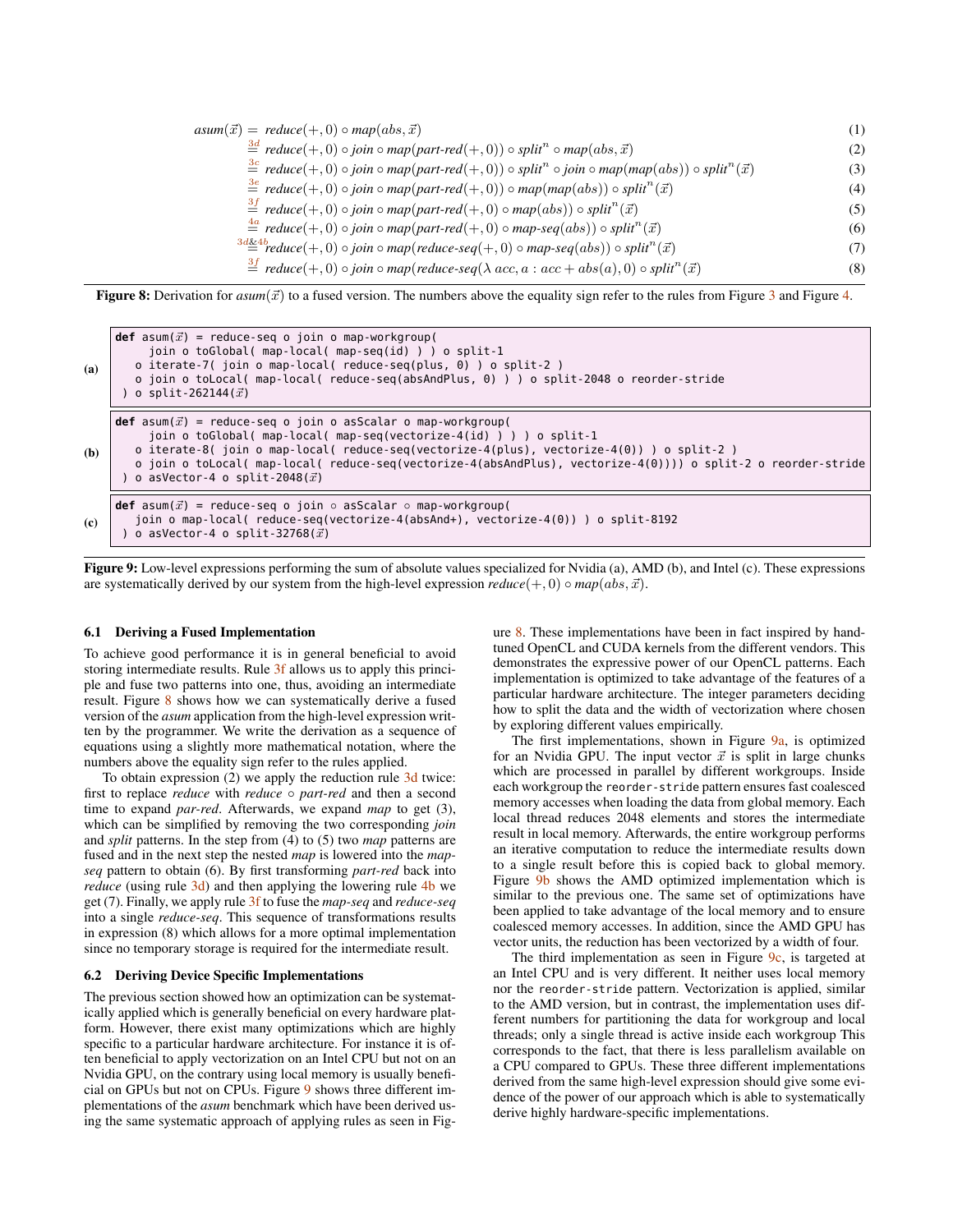#### 6.3 Towards Automatic Derivation

We have shown how our system can systematically transform and optimize programs at an algorithmic level and at a hardware level without performing complex compiler analysis. While manually deriving the expression is a tedious process, our vision is for this to take place in a fully automated way following the principles introduced in our work. Our rules and OpenCL-specific patterns pave the way to a fully automatic search strategy starting from the highlevel expression. There has been other work in this area ranging from random search to sophisticated search strategies based on performance models or machine learning techniques [\[13,](#page-10-17) [29\]](#page-10-4). We see this work as completely orthogonal to this paper, since our first focus is to develop the systematic foundations necessary to apply such techniques. Nonetheless, we have implemented a prototype automatic search technique that is actually able to find expressions with similar performance to those presented in Figure [9.](#page-7-1) This suggest it is possible to automatically derive highly tuned implementations from high-level expressions but this is left for future work.

#### <span id="page-8-0"></span>7. Experimental Setup

This section describes some implementation details of our code generator and our experimental setup used for the experiments.

#### 7.1 Implementation Details

Our system is implemented in C++11, using the template system and support for lambda functions. When generating code for a derived expression two basic steps are performed. First, we use the Clang/LLVM compiler library to parse the input expression and produce an abstract syntax tree for it. Second, we traverse the tree and emit code for every function call representing one of our lowlevel hardware patterns.

As part of the first step, we have developed our own type system which plays a dual role. First, it prevents the user to produce incorrect expressions. Secondly, the type system encodes information necessary for code generation, such as memory address space and array size information, which are used to allocate memory.

The design of our code generator is straightforward since no optimization decisions are made at this stage. We avoid performing complex analysis of the code which makes our design very different compared to traditional optimizing compilers.

#### 7.2 Hardware Platforms and Evaluation Methodology

We used three hardware platforms to perform the runtime experiments: an Nvidia GeForce GTX 480 GPU, an AMD Radeon HD 7970 GPU and a dual socket Intel Xeon E5530 server, with 8 cores in total and hyper-threading enabled. We used the latest OpenCL runtime from Nvidia (CUDA-SDK 5.5), AMD (AMD-APP 2.8.1) and Intel (XE 2013 R3 3.2.1.16712). The GPU drivers installed on our Linux system were 310.44 for Nvidia and 13.1 for AMD.

We use the profiling APIs from OpenCL and CUDA to measure kernel execution time and the *gettimeofday* function for the CPU implementation. Following the Nvidia benchmarking methodology [\[20\]](#page-10-18), the data transfer time to and from the GPU is excluded. We repeat each experiment 1000 times and report median runtimes.

For our linear algebra benchmarks, we have performed experiments with two input sizes. For *scal*, *asum* and *dot*, the small input size corresponds to a vector size of 16M elements (64MB). The large input size uses 128M elements (512MB, the maximum OpenCL buffer size for our platforms). For *gemv*, we use an input matrix of 4096×4096 elements (64MB) and a vector size of 4096 elements (16KB) for the small input size. For the large input size, the matrix size is  $8192 \times 16384$  elements (512MB) and the vector size 8192 elements (32KB). For *BlackScholes*, the problem size is fixed to 4 million elements and for *MD* it is 12288 particles.

<span id="page-8-2"></span>

Figure 10: Performance of our approach relative to a portable OpenCL reference implementation. We outperform the clBLAS implementation on most benchmarks and platforms.

#### <span id="page-8-1"></span>8. Results

We now evaluate our approach compared to reference OpenCL implementations of our benchmarks on all platforms. Furthermore, we compare the BLAS routines against platform-specific tuned implementations.

#### 8.1 Comparison vs. Portable Implementation

We want to show how our approach performs across three platforms. We use the BLAS OpenCL implementations written by AMD as our baseline for this evaluation since it is inherently portable across our different platforms. Figure [10](#page-8-2) shows the performance of our approach relative to clBLAS for the BLAS routines. As can be seen, we achieve better performance than clBLAS on most platforms and benchmarks. The speedups are the highest on the CPU, with up to  $20 \times$  for the *asum* benchmark with a small input size. The reason is that clBLAS was written and tuned specifically for an AMD GPU which usually exhibit a larger number of parallel processing units. As we saw in Section [6.2,](#page-7-2) our systematically derived expression for this benchmark is specifically tuned for the CPU by avoiding creating too much parallelism, which is what gives us such large speedup.

Figure [10](#page-8-2) also shows the results we obtain relative to the Nvidia SDK *BlackScholes* and SHOC molecular dynamics *MD* benchmark. For *BlackScholes*, we see that our approach is on par with the performance of the Nvidia implementation on both GPUs. On the CPU, we actually achieve a  $2.2 \times$  speedup due to the fact that the Nvidia implementation is tuned for GPUs while our implementation generates different code for the CPU. For *MD*, we are actually on par with the OpenCL implementation on all platforms.

#### 8.2 Comparison vs. Highly-tuned Implementations

We now compare our approach with a highly-tuned implementation for each platform. For Nvidia, we pick the highly tuned CUBLAS CUDA-specific implementation of BLAS written by Nvidia. For the AMD GPU, we use the same clBLAS implementation as before given that it has been written and tuned specifically for AMD GPUs. Finally, for the CPU we use the Math Kernel Library (MKL) implementation of BLAS written by Intel which is known for its high performance.

Figure [11a](#page-9-1) shows that we actually match the performance of CUBLAS for *scal*, *asum* and *dot* on the Nvidia GPU. For *gemv* we outperform CUBLAS on the small size by 20% while we are within 5% for the large input size. Given that CUBLAS is a proprietary library highly tuned for Nvidia GPUs, these results should offer some confidence that our technique is able to achieve high performance.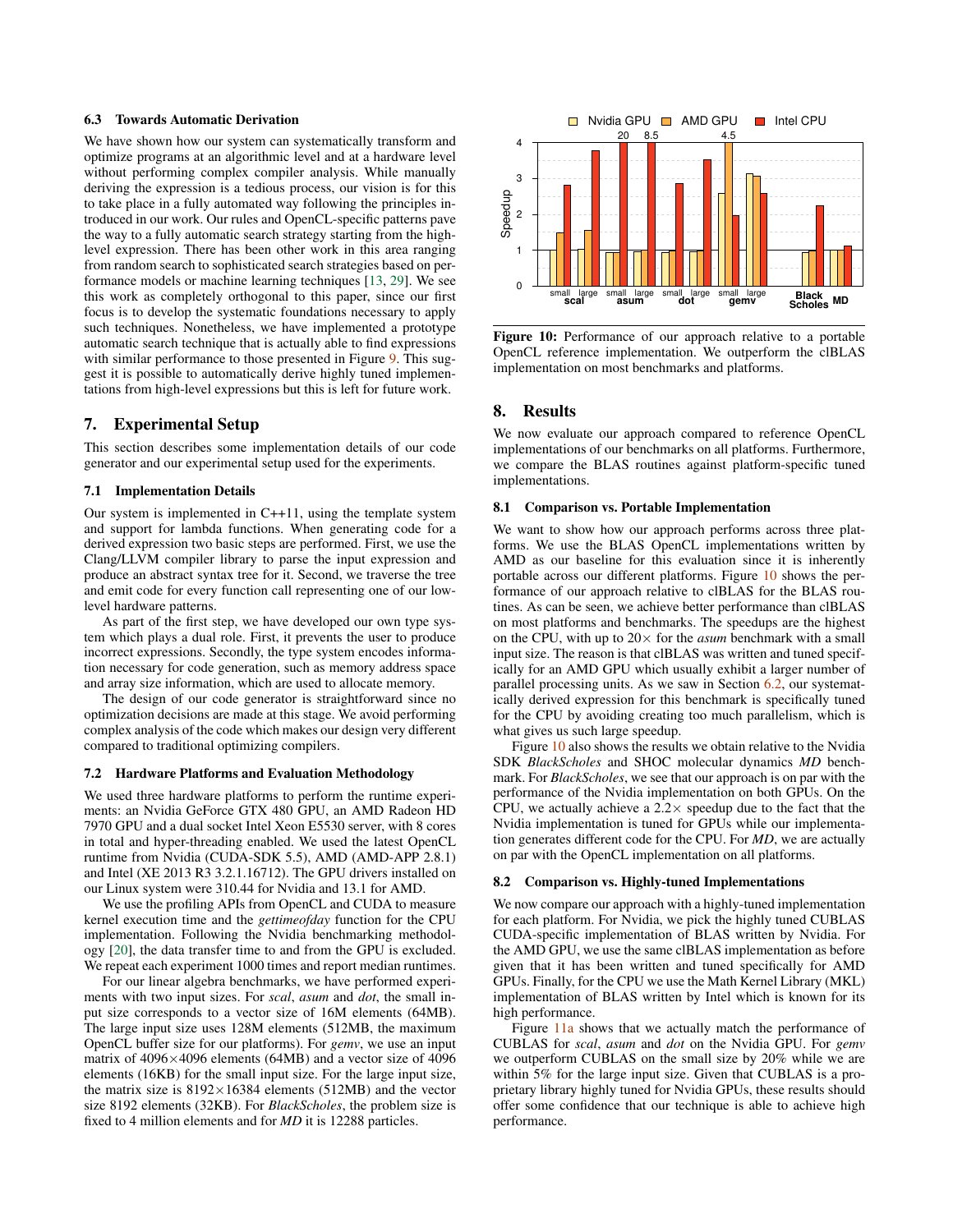<span id="page-9-1"></span>

Figure 11: Performance comparison of our approach relative to a highly-tuned platform-specific library; CUBLAS for Nvidia, clBLAS for AMD and MKL for the CPU. Our approach matches the performance of CUBLAS and MKL, and outperforms clBLAS on some routines.

On the AMD GPU, we are surprisingly up to  $4.5\times$  faster than the clBLAS implementation on *gemv* small input size as shown in Figure [11b.](#page-9-1) The reason for this is found in the way clBLAS is implemented. For the *gemv* benchmark, clBLAS performs automatic code generation using fixed templates. In contrast to our approach they only generate one implementation since they do not explore different pattern compositions.

For the Intel CPU (Figure [11c\)](#page-9-1), we see that our approach beats MKL for one benchmarks and match the performance of MKL on most of the other three benchmarks. For the small input sizes for the *scal* and *dot* benchmarks we are within 13% and 30% respectively. For the larger input sizes we are on par with MKL for both benchmarks. The *asum* implementation in the MKL does not use thread level parallelism, where our implementation does and, thus, achieves a speedup of up to 1.78 on the larger input size.

This section has shown how our approach can generate *performance portable* code that is competitive with highly-tuned platform specific implementations.

### <span id="page-9-0"></span>9. Related Work

*Algorithmic Patterns* Algorithmic patterns or skeletons [\[8\]](#page-10-19) have been around for more than two decades. Pattern-based libraries for platforms ranging from cluster systems [\[34\]](#page-10-20) to GPUs [\[37\]](#page-10-21) have been proposed with recent extension to irregular algorithms [\[17\]](#page-10-22). This includes popular framework such as Map-Reduce [\[14\]](#page-10-23) from Google. Many researchers have looked at the problem of optimizing map-reduce operations for different type of hardware. Paraprox [\[35\]](#page-10-24) for instance uses automatic detection of algorithmic patterns to apply optimization at the expense of accuracy. Compared to our approach, most prior works rely on hardware-specific implementations to achieve high performance. Conversely, we systematically generate implementations using fine-grain OpenCL patterns combined with our rule rewriting system.

*Functional Approaches for GPU Code Generation* Accelerate is a functional domain specific language built within Haskell to support GPU acceleration [\[7,](#page-10-25) [26\]](#page-10-26). Recently, Nvidia has presented NOVA [\[9\]](#page-10-7), a new functional language target at code generation for GPUs, and Copperhead [\[5\]](#page-10-27), a data parallel language embedded in Python. NOVA shares many concepts from Accelerate and Copperhead and offers familiar data parallel patterns. HiDP [\[43\]](#page-10-28) is a hierarchical data parallel language which maps computations to the OpenCL programming model similar to our approach. All these projects rely on analysis of user code or hand-tuned versions of high-level algorithmic patterns. In contrast, our approach uses rewrite rules and low-level hardware patterns to produce highperformance code in a portable way.

Halide [\[31\]](#page-10-29) is a domain specific approach targeting image processing pipelines. It separates a programs functional algorithmic description from optimization decisions and applies autotuning to find the best optimization on different hardware platforms. Our work is domain agnostic and takes a different approach to achieve high performance. We systematically describe hardware paradigms as functional patterns instead of encoding specific optimizations which might not apply to future hardware generations.

*Rewrite-rules for Optimizations* Rewrite rules have been used very early as a way to automate the optimization process of functional programs [\[23\]](#page-10-15). Recently, rewriting has been applied to HPC applications [\[28\]](#page-10-30) as well, where the user annotates imperative code providing information necessary for the rewrite process. Similar to us, Spiral [\[30\]](#page-10-8) also uses rewrite rules to optimize signal processing programs and was more recently adapted to linear algebra [\[36\]](#page-10-31) and other mathematical domains [\[16\]](#page-10-32). In contrast our rules and OpenCL hardware patterns are expressed at a much finer level, allowing for highly specialized and optimized code generation.

*High-level Code Generation for GPUs* A large body of work has explored how to automatically generate high performance code for GPUs. Dataflow programming models such as IBM's LiquidMetal [\[15\]](#page-10-6) or StreamIt [\[39\]](#page-10-10) have been used to automatically produce GPU code with OpenCL or CUDA [\[21,](#page-10-5) [22,](#page-10-33) [40\]](#page-10-34). Directive based approach have also been used such as OpenMP to CUDA [\[25\]](#page-10-1), OpenACC to OpenCL [\[33\]](#page-10-0), or hiCUDA [\[19\]](#page-10-35) which translates sequential C code to CUDA. Optimized implementations for directive based reductions on GPUs has been presented [\[42\]](#page-10-36) as well. X10 [\[38\]](#page-10-37), a language for high performance computing, can also be used to program GPUs [\[11\]](#page-10-38). However, the programming style remains low-level since the programmer has to express the same low-level operations found in CUDA or OpenCL. Recently, researchers have looked at generating efficient GPU code for loops using the polyhedral framework [\[18,](#page-10-39) [41\]](#page-10-40). Delite [\[4,](#page-10-41) [6\]](#page-10-42), a system that enables the creation of domain-specific languages, can also target multicore CPUs or GPUs. Unfortunately, all these approaches do not provide full performance portability since the mapping of the application assumes a fixed platform and the optimizations and implementations are targeted at a specific device.

Finally, Petabricks [\[2\]](#page-10-43) takes a different approach by letting the programmer specify different algorithms implementations. The compiler and runtime then choose the most suitable one based on an adaptive mechanism and can produce OpenCL code [\[29\]](#page-10-4). Compared to our work, they generate optimized code by relying on static analysis. Our code generator does not make any decisions nor perform any analysis since the optimization process happens at a higher level within our rewrite rules.